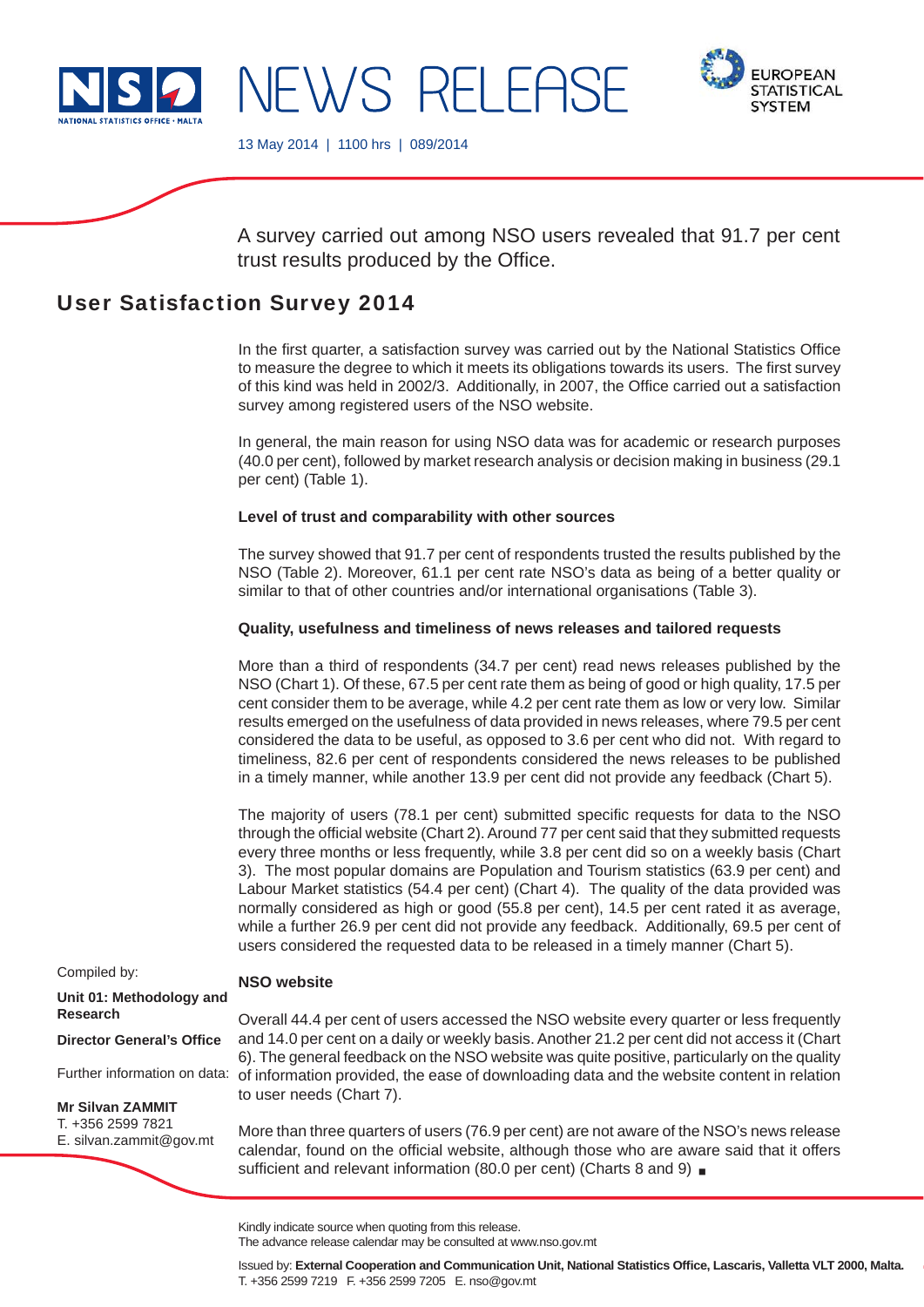| Table 1. Main purpose for using NSO data |  |  |  |  |
|------------------------------------------|--|--|--|--|
|------------------------------------------|--|--|--|--|

|                                                  | No. | ℅     |  |
|--------------------------------------------------|-----|-------|--|
| Preparing legislation/Negotiations               | 10  | 3.8   |  |
| Academic/Research                                | 106 | 40.0  |  |
| General background information/Personal interest | 48  | 18.1  |  |
| Re-dissemination of statistical data             | 13  | 4.9   |  |
| Media use                                        | 6   | 2.3   |  |
| Market analysis/Decision-making in business      | 77  | 29.1  |  |
| Other                                            | 5   | 1.9   |  |
| Total                                            | 265 | 100.0 |  |

# **Table 2. Level of trust in NSO statistics**

|                         | No. | ℅     |
|-------------------------|-----|-------|
| Trust them greatly      | 81  | 30.6  |
| Tend to trust them      | 162 | 61.1  |
| Tend not to trust them  | 11  | 4.2   |
| Do not know             | 10  | 3.8   |
| No information provided | 1   | 0.4   |
| <b>Total</b>            | 265 | 100.0 |
|                         |     |       |

# **Table 3. Comparability of NSO data with other countries and/or organisations**

|                         | No. | $\%$  |
|-------------------------|-----|-------|
|                         |     |       |
| <b>Better</b>           | 18  | 6.8   |
| Same                    | 144 | 54.3  |
| Worse                   | 25  | 9.4   |
| Do not know             | 76  | 28.7  |
| No information provided | 2   | 0.8   |
| <b>Total</b>            | 265 | 100.0 |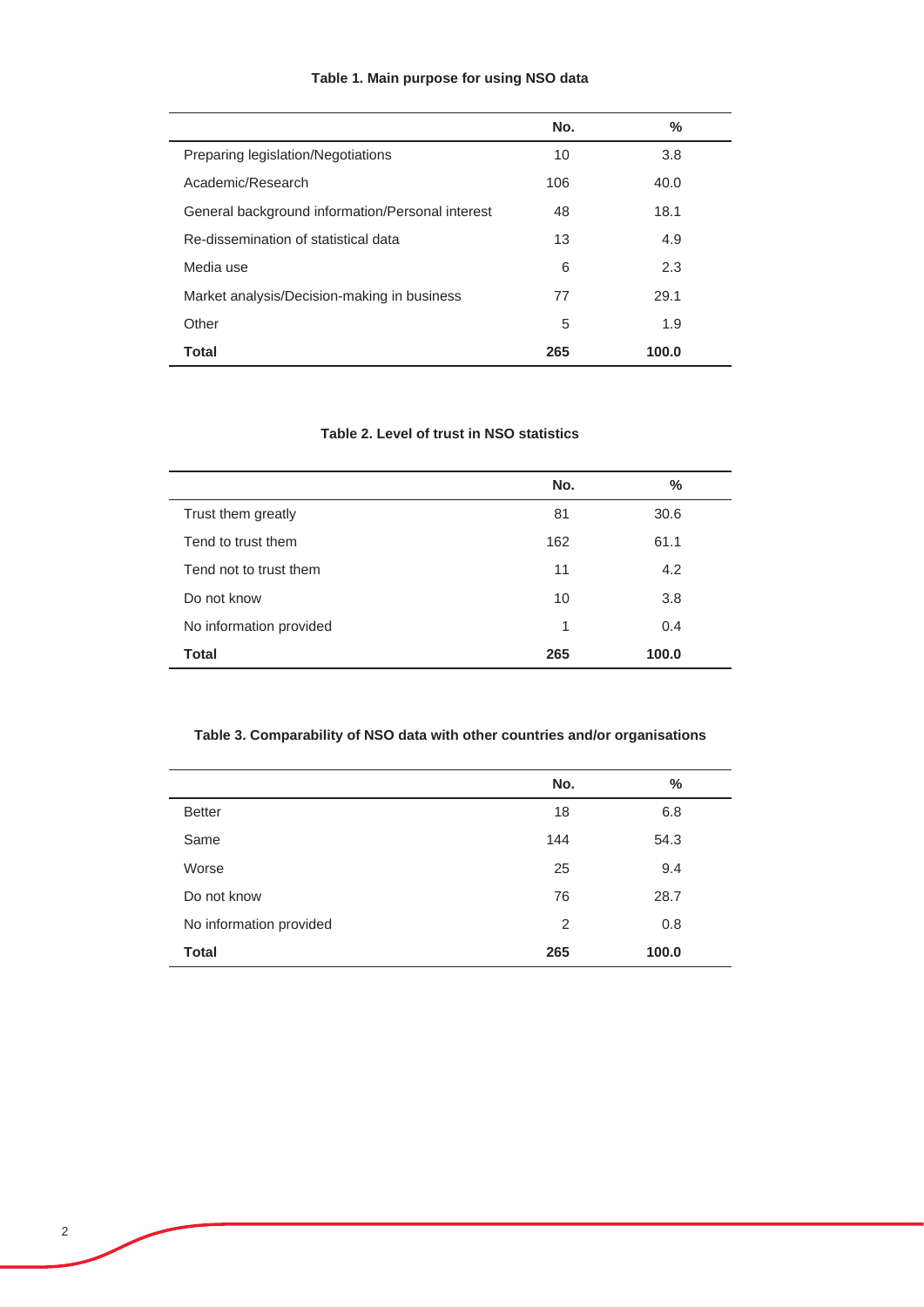



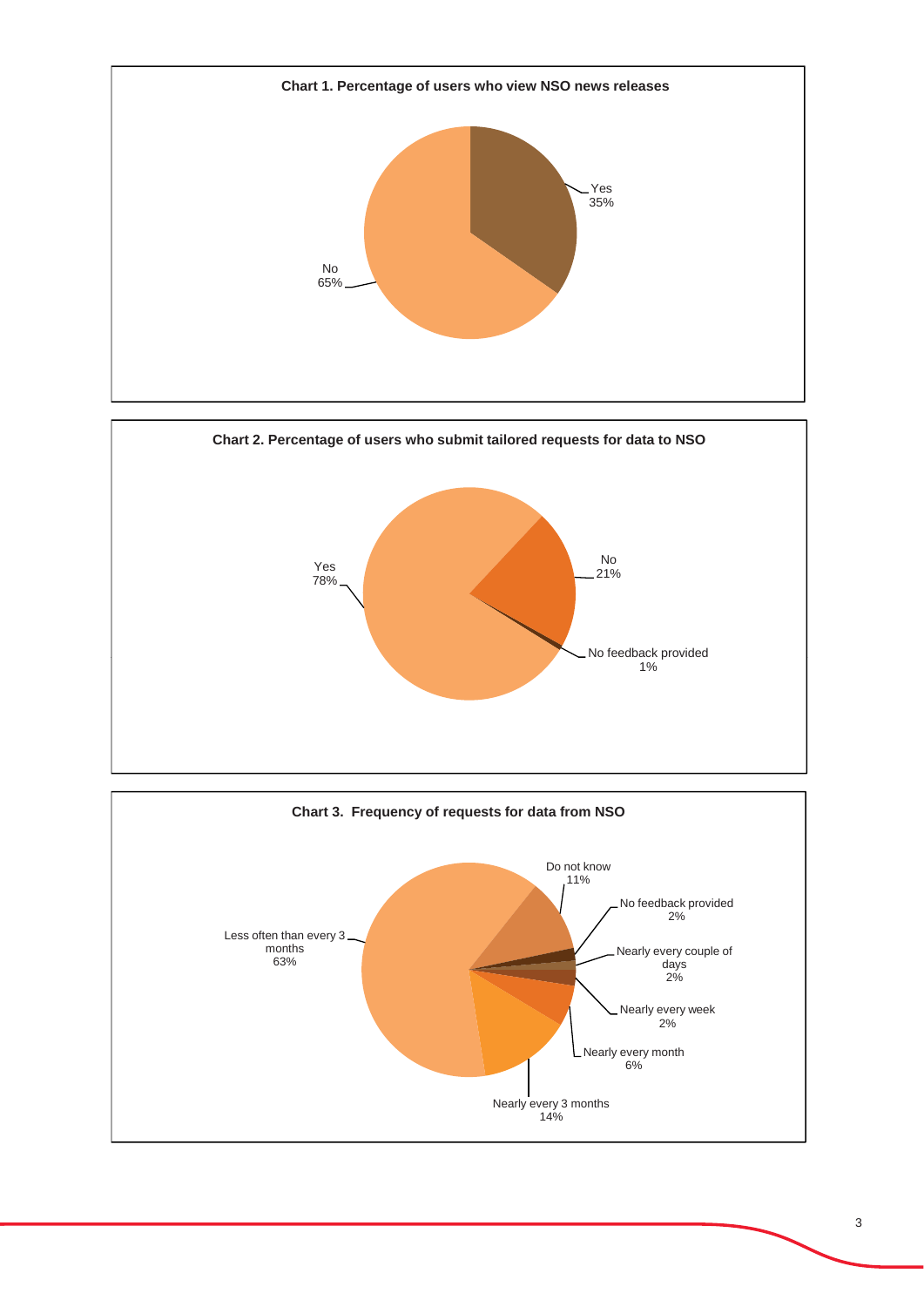

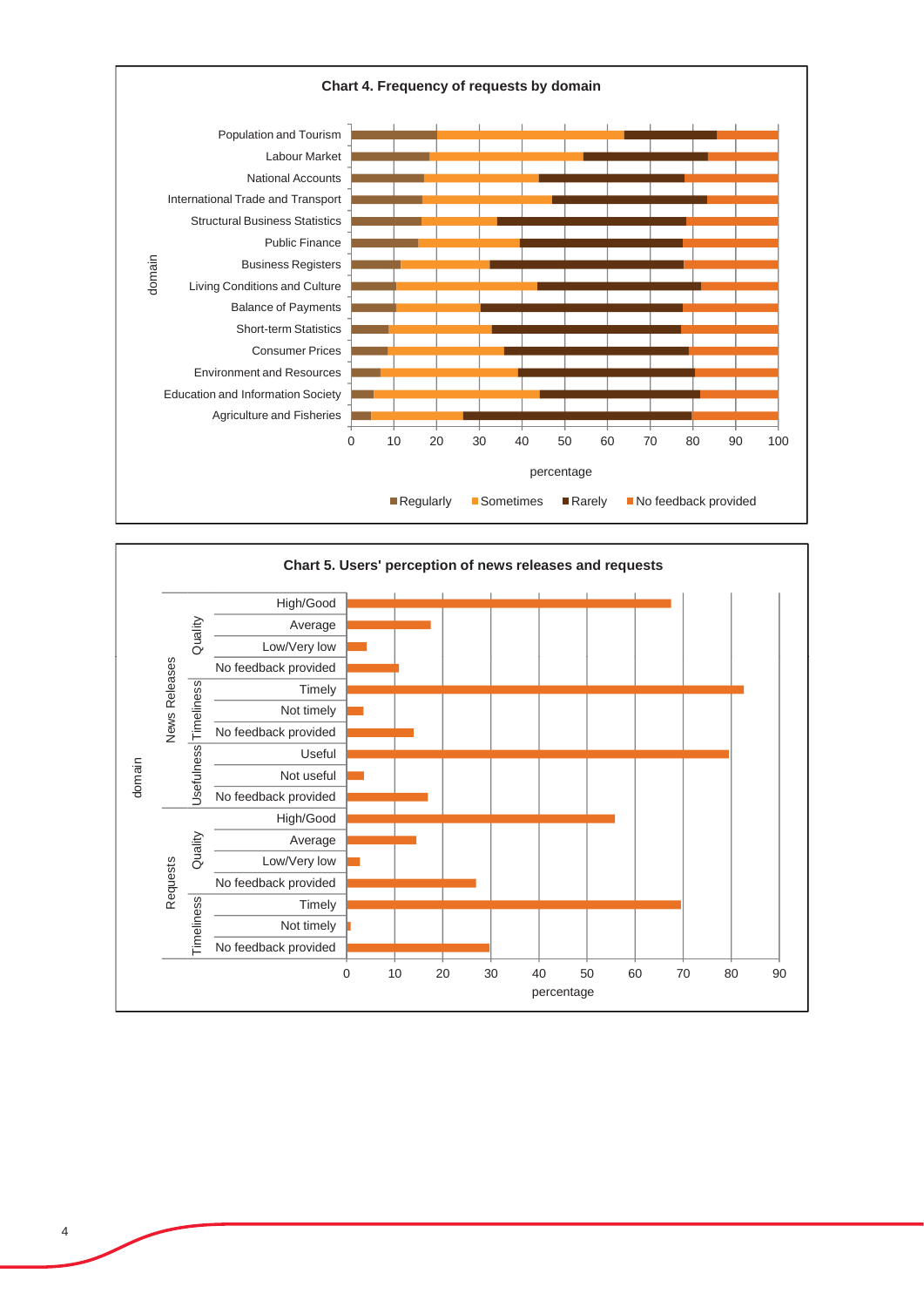

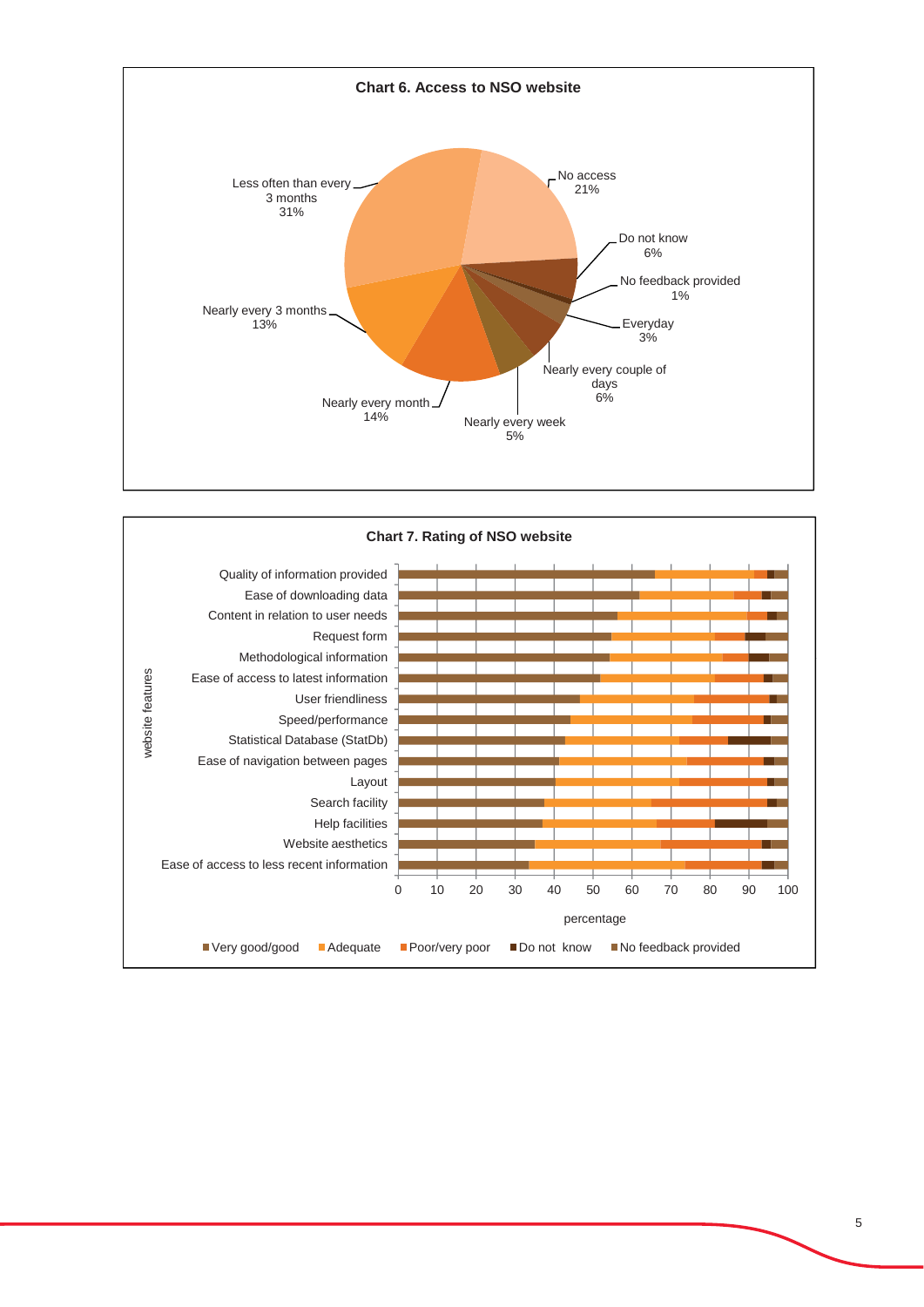